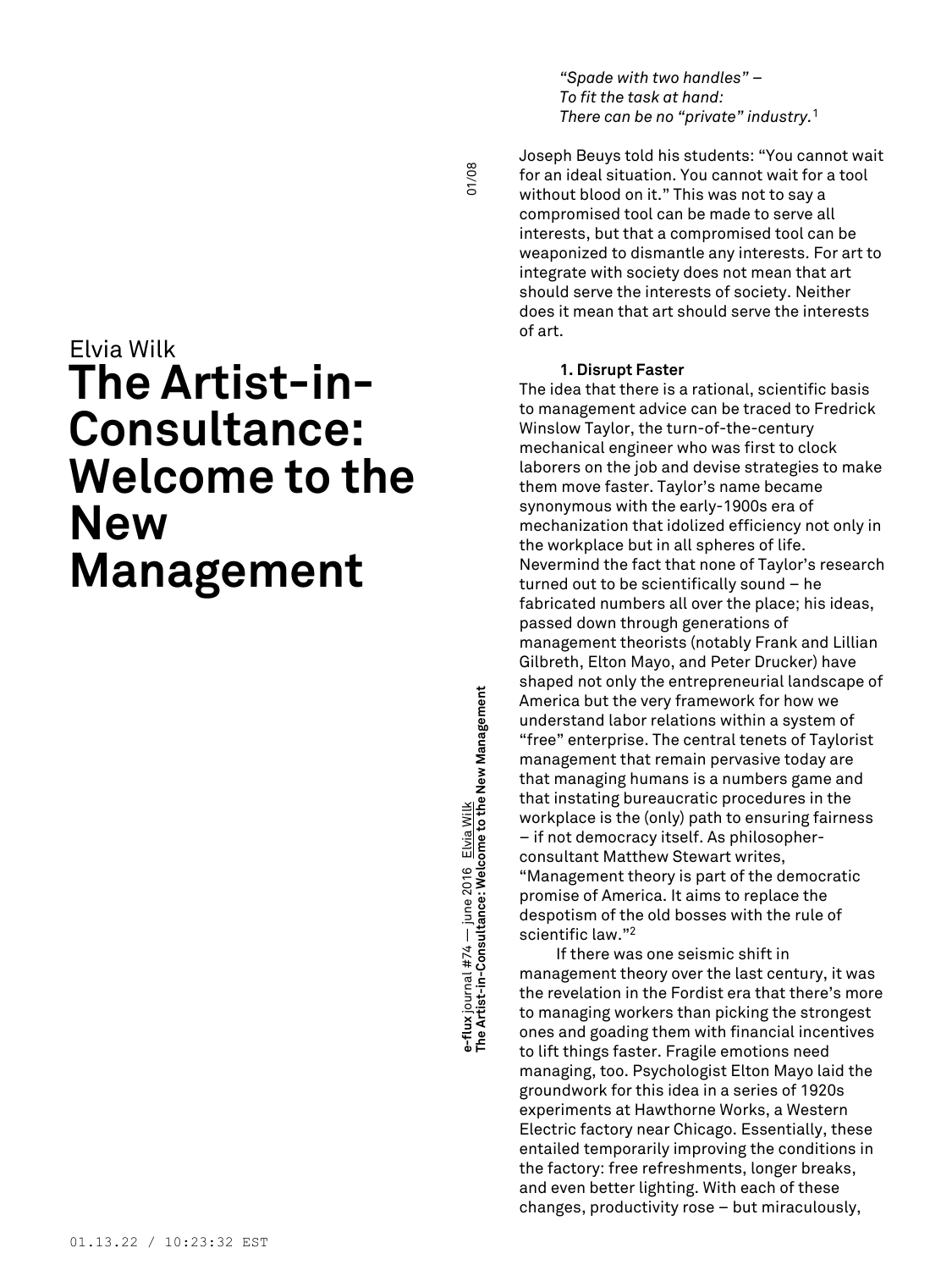the researchers found that when the perks were removed one by one, productivity stayed almost as high. Mayo attributed this consistent productivity to a new sense of teamwork and mutual accountability the workers had developed simply by participating in the experiment.



One of the many diagrams in the book *The Management Myth* features a Sisyphean character pushing the management diagram.

Mayo wrote: "What actually happened was that six individuals became a team and the team gave itself wholeheartedly and spontaneously to cooperation … happy in the knowledge that they were working without coercion." Of course the workers were *not* working without coercion – coercion was the whole point of the experiment – but the employees had been made to feel like colluders in their own exploitation, and therefore felt empowered and incentivized. According to Matthew Stewart, "The lessons Mayo drew from the experiment are in fact indistinguishable from those championed by the [management] gurus of the nineties: vertical hierarchies based on concepts of rationality and control are bad; flat organizations based on freedom, teamwork, and fluid job definitions are good." <sup>3</sup> In other words, rational and reproducible strategies could be used to forge the illusion of an organically arising sociality in the workplace.

In the age of the so-called knowledge economy, the importance of emotional management cannot be overstated. Emotional management today comprises the management not only of feelings ("my uniqueness is valued at e-flux journal #74 — june 2016 <u>Elvia Wilk</u><br>The Artist-in-Consultance: Welcome to the New Management **Management The Artist-in-Consultance: Welcome to the New e-flux** journal #74 — june 2016 Elvia Wilk

02/08

the company") but of lifestyle and corporate culture ("I'm part of something, I have cultural capital in addition to my stock options"). Perpetuating these feelings requires all the classic elements of affective manipulation that Mayo discovered, such as building teams and then pitting them against each other, undermining job stability, and distracting workers with nice lamps and free lunches – so there's still plenty for the classic management consultant to advise about. <sup>4</sup> However, the goals of effective management themselves have shifted. Beginning in the tech sector but now across the board, the goal is no longer Taylorstyle efficiency but innovation. Simply put, it's no longer about building the car faster, it's about reimagining the car – disrupting the auto industry, auto-disruption. Innovation is still a type of efficiency, but it's the efficiency of ideas.

Innovation requires not only mobilizing forces inside the company, but also predicting forces outside of it; if you're trying to outinnovate consumers, you need to know them well. So a new type of consultant has emerged, with a new set of tools beyond blunt-instrument graphs and charts. Someone needs to come in and explain to management what the human public wants. Critical thinking, understanding human behavior, and access to subcultures/emerging markets are what qualifies you to be a good predictor.

By that logic, social scientists are therefore good at predicting things. Anthropologists are great at it. Designers turn out to be excellent. But who is the absolute *best* predictor? Hypothesis: artists. The tech sector in particular sees the artist as the original disruptor – the avant-guardist, or so goes the cliché. And more to the point, artists are relatively harmless, they need money, and it's possible to convince them that working as a consultant is itself a disruption of their *own* industry, the art industry. Art needs to disrupt itself as much as any other industry – how else is it going to survive?

# **2. The Incidental Person**

Artists have been engaging with the aesthetics of industry since it first appeared, but artists working as freelance corporate consultants represent a newer and more specific kind of engagement. The clear historical precursors to the artist-in-consultance are the multiple, wellknown art and technology collaborations institutionalized in and around California in the 1960s and '70s, notably LACMA's Art + Technology Lab (1967–71, resurrected in 2013); the Experiments in Art and Technology (1967–77); and the Ocean Earth Development Corporation (1980 until today). These initiatives were many faceted, but they typically resulted in a rather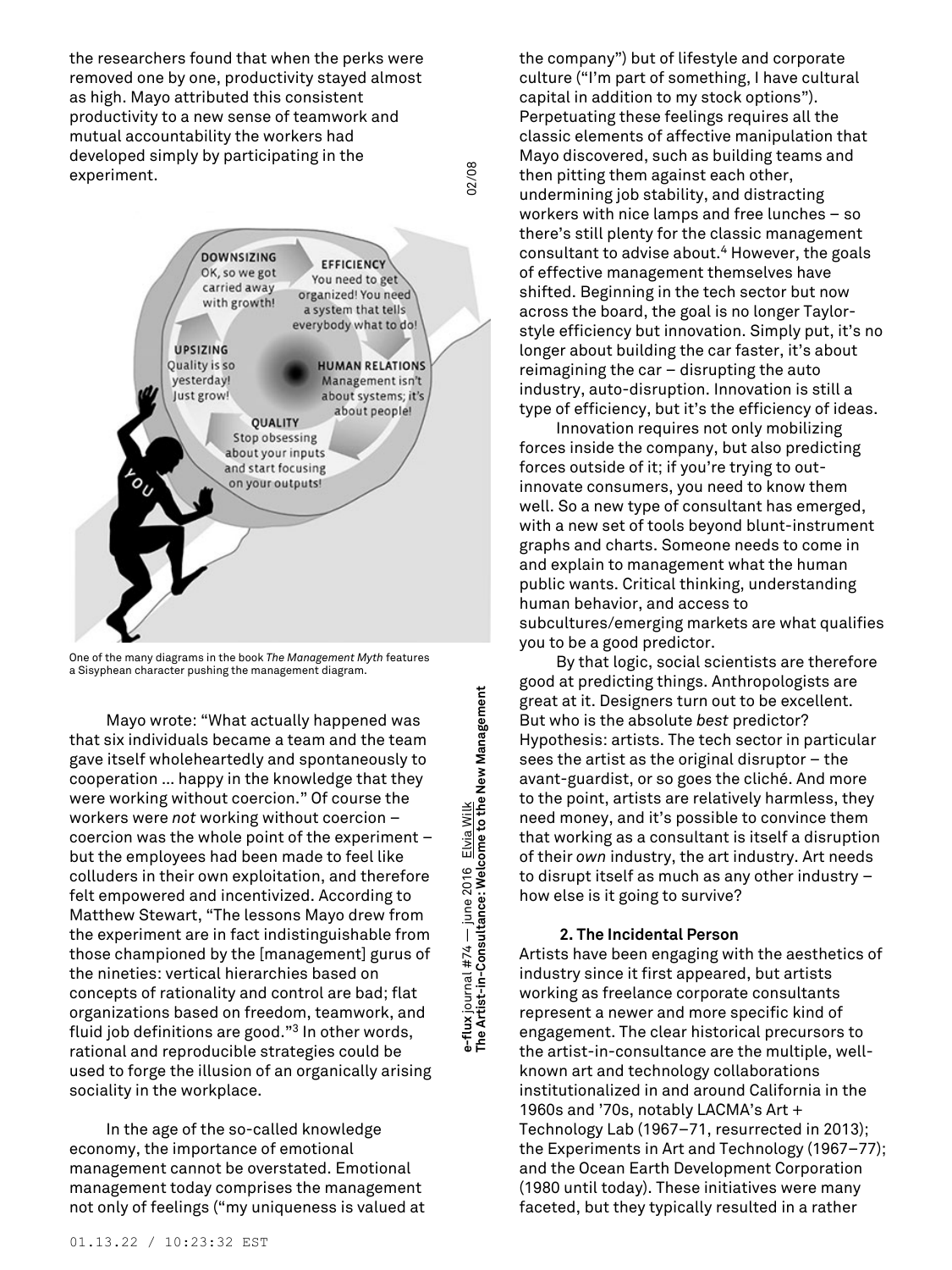limited number of outcomes.

In one outcome, the artist-in-consultance becomes a noncritical functionary (what Max Kozloff called a "fledgling technocrat") engaged in the production of novelty spectacle. Many have argued that a good example of this is the PepsiCola Pavilion at the 1970 Osaka Expo that Art + Technology collaborators built – a smokeand-mirrors aestheticization of technology.

Another outcome is total antagonism. Take John Chamberlain's residency at the RAND Corporation, organized by LACMA in 1970. Disappointed at the RAND employees' "uptight," "very 1953" attitudes towards any experimentation in the workplace, Chamberlain became determined to provoke them. He began screening his semi-pornographic movie *The Secret Life of Hernando Cortez* (1969) during employee lunch hour. After being asked to stop, he distributed a memo to all RAND consultants demanding "ANSWERS. Not questions!" The memo garnered responses like "the answer is to terminate Chamberlain" and "GO TO HELL MISTER!!"

A third outcome is no outcome at all. For instance, Ocean Earth's decades of proposals and stalled collaborations have resulted in no concrete innovations. Cofounder Peter Fend would have it that his ideas are too threatening, rather than too implausible, to be adopted.

If I had to choose one of these outcomes, I like antagonism best – it hints at what actual "disruption" might look like and comes closest to dismantling the interests of both sides of the collaboration. However, it stops short of any real mutual engagement. During the RAND residency, Chamberlain and the employees essentially saw each other as ridiculous chumps rather than worthy adversaries.





Artist-members of the Artist Placement Group in a public panel discussion with ministers from the German Government, Bonn, West Germany, 8 December 1977. Photo: Chris Hamblin.

Another artist-in-consultance model that, importantly, did not take place in California, managed to fluctuate between all three outcomes. As Claire Bishop wrote, this project seriously put forth the idea "that art can cause both business and art to re-evaluate their priorities," or precisely what I mean by dismantling. <sup>5</sup> This was the UK's Artist Placement Group, or APG, founded by the artists Barbara Steveni and John Latham in 1966 and active until 1989.

Calling itself an "artist consultancy," a "network consultancy," or a "research organization," APG arranged "placements" for artists within both public and private organizations for limited contract periods. 6 Including the British Steel Corporation, the Ocean Fleets shipping company, and the Department of the Environment, selected host organizations allowed the artist to essentially roam free within their confines according to agreed-upon terms of service (rendered in remarkably authentic bureaucratic language in a huge volume of correspondence mostly written by Steveni, which is a body of artwork in itself). The projects ranged from art education, on-site installations, public outreach, and creative uses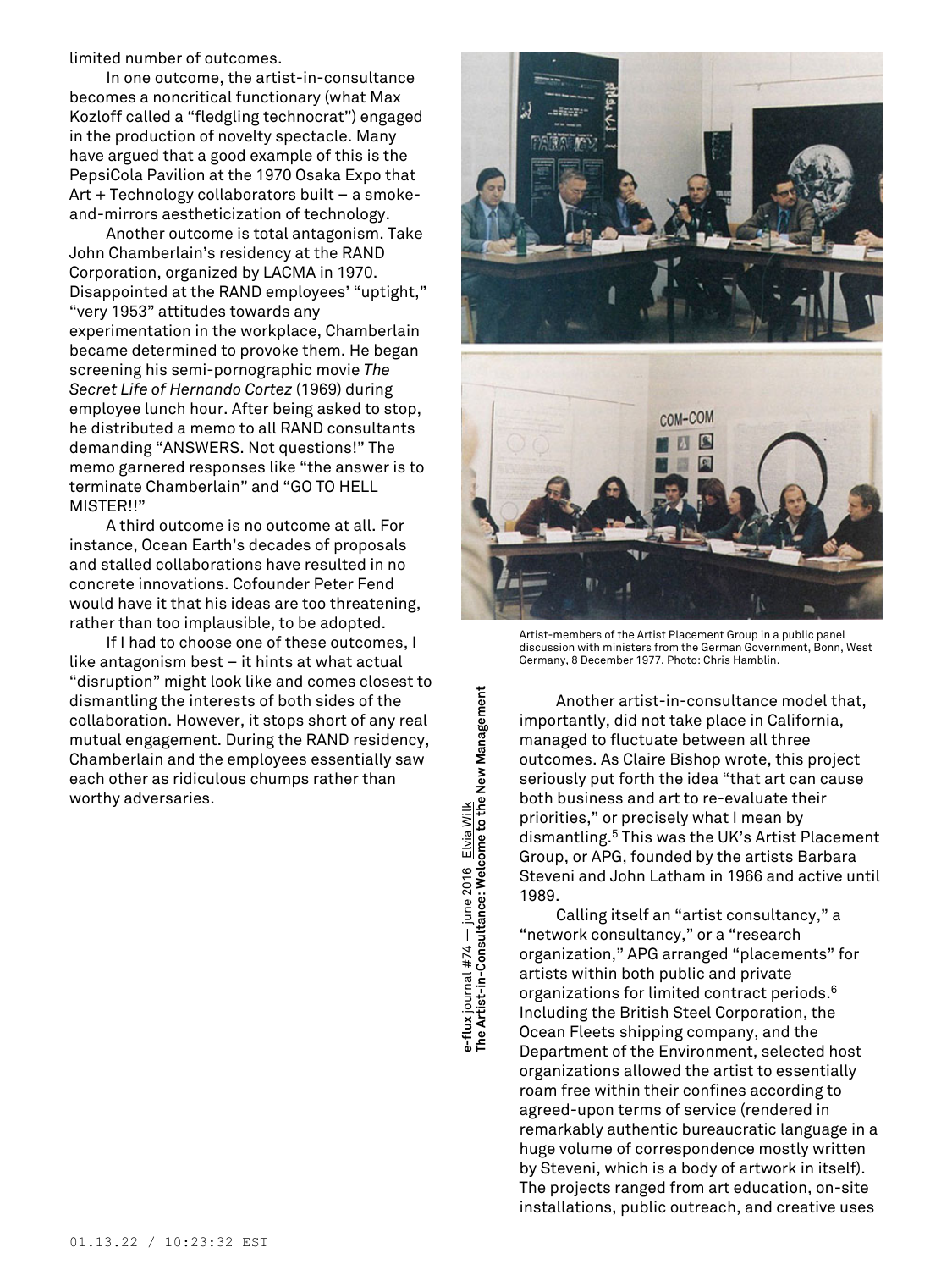of technology to, in some cases, direct critical reflection on company management and policy.

Many of these collaborations dead-ended or became as superfluous or antagonistic as the above-mentioned projects. But a critical mass of them proved challenging, fruitful, and even tangibly beneficial to humans within and without the company. The success can be chalked up to the role, as carefully defined by APG, of the artist working in nonart contexts. Latham coined the term "Incidental Person" (IP) to account for this role.

The "incidental" – as opposed to instrumental – nature of the IP was due to her third-party status; to truly do the job, the IP had to be treated as any other professional in the organization, with the noted difference that the IP did *not* serve its interests. Latham wrote, "The work is fundamentally in the public interest and service, without being subordinated to corporate objectives as seen by the existing executives in corporation, government or department of government." 7

In other words, neither the organization at hand, nor the state, nor the APG, was the client of the Incidental Person. As Latham put it: "the artist as Incidental Person [is] a representative of the *whole* in the divided state State." <sup>8</sup> The IP was answerable only to the public good. I don't mean public as in the public sector (as distinguished from the private sector), or the public as a market-target group; and I don't mean good as in either charity or activism. I mean public good as Bishop meant it, as a way of providing third-party insight to reevaluate value systems in both business and art. Latham called this interest a "third ideological position":

> An Incidental Person takes the stand of a third ideological position which is off the plane of their obvious collision-areas. The function is more to watch the doings and listen to the noises, and to eliminate from the output the signs of a received idea as being of the work. In doing this he represents people who would not accept their premises, time-bases, ambitions, formulations as valid, and who will occupy the scene later. 9

e-flux journal #74 — june 2016 <u>Elvia Wilk</u><br>The Artist-in-Consultance: Welcome to the New Management **Management The Artist-in-Consultance: Welcome to the New e-flux** journal #74 — june 2016 Elvia Wilk

04/08

# **3. Vegan Burritos**

Corporate philanthropy is an oblique kind of investment; the cost/benefit is not a straightforward calculation. For one, it's an investment in employee morale, which is an important part of affective management. It's also a marketing investment in public image (and the tax write-offs don't hurt either). But most importantly, philanthropy is an investment in the

general project of neoliberalism: the premise that unrestrained private profit is good for society at large. A tech company running an urban garden or an artist-in-residence program is living proof that the government need not intervene in big business; otherwise, as the author of a 1979 book called *The New Corporate Philanthropy* forewarned: "the government will inevitably be brought in to address problems." $^{\rm 10}$ So corporate philanthropy is an integral facet of the logic that public and private interests can be made to align – it makes the Venn diagram of public/private benefit look like a single unified circle.

[figure 2016\_06\_CTO-cookbookWEB.jpg Former Microsoft CTO Nathan Myhrvold's cookbook, titled *Modernist Cuisine*, features dramatic photography with the recipes deconstructed by ingredients shown in stacks.]

The hiring of artist-consultants is rarely framed as philanthropy, but rather as an investment: they're here to help us develop actual products and services; they're here to enrich life at the office; they're here to keep us on the cutting edge. Artists may do these things, but, like any type of philanthropy, they are also always an ideological investment in the ethics of the free market.

Many contemporary artists working with tech companies in the San Francisco Bay Area fulfill the same gratuitous roles as their 1970s predecessors. For example, the "novel-use-oftechnology" model where artists become adorable functionaries dedicated to product development can be found at the software company Autodesk. After acquiring the how-to website Instructables in 2011, Autodesk launched an artist-in-residence program at its workshop on the San Francisco pier. Resident artists are brought in for a few months and given a moderate stipend and access to expensive software and machinery. "The logic was that by getting to know the people who are using technology in new, creative ways, Autodesk would be able to gather feedback to better respond to users." <sup>11</sup> Surely Autodesk does gather some ideas for how to make products more userfriendly by watching the artists play with the software, but the size of the artists' stipend, as compared to an engineer's salary, says everything about how much of a literal return on its investment Autodesk expects.

In another instance, Facebook employs what on the surface looks like a standard commissioning (patronage) strategy, inviting artists to create work for display on its Menlo Park campus – but the program is also framed as an artist residency, which is telling. This communicates that what's being paid for is not only the object produced, but rather the artist's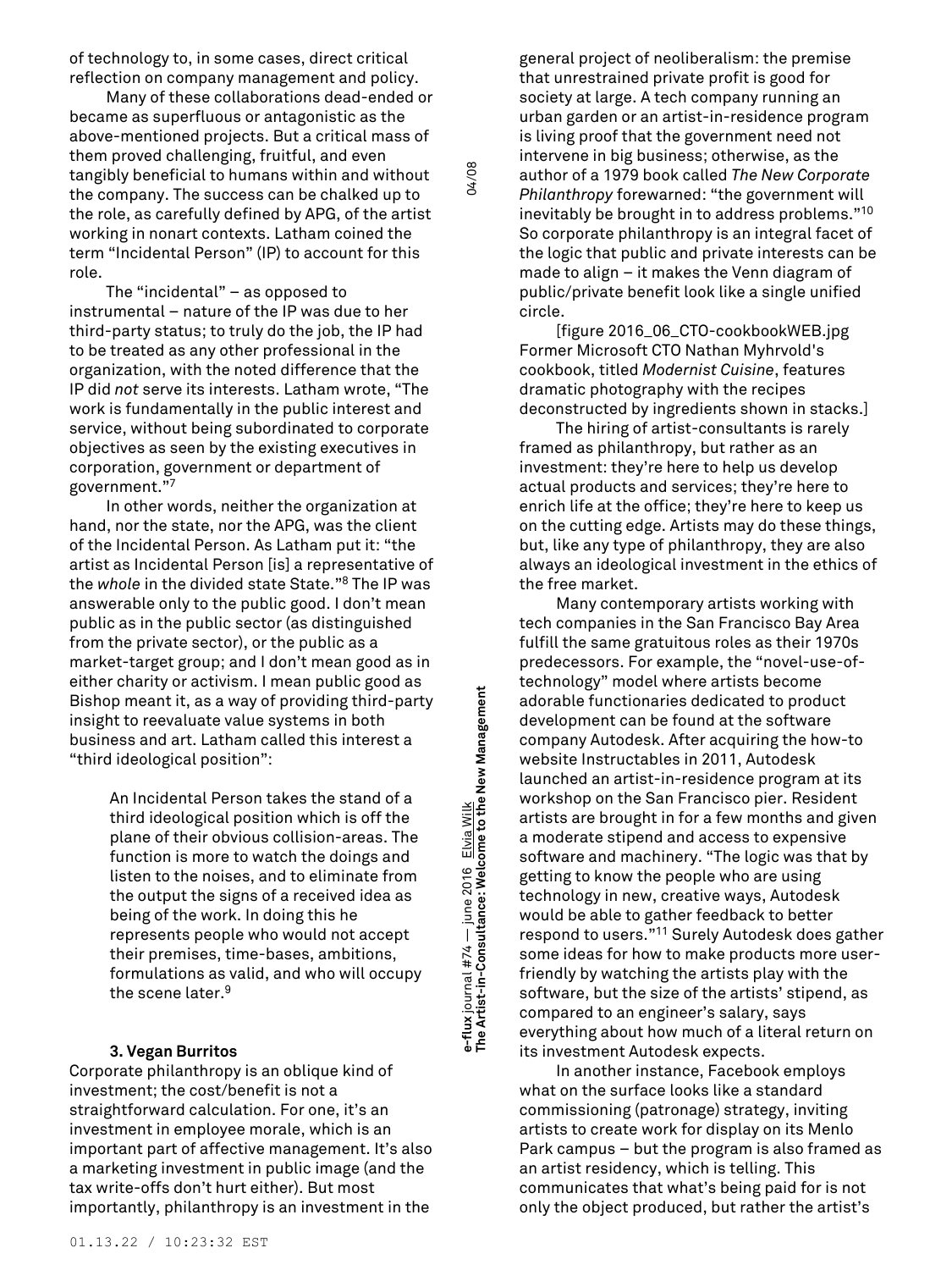whole brand identity and cultural caché, as well as their creative process. Facebook is commissioning the experience of having the artist on campus, wearing some hip hat and chatting with the technologists as they pass by the installation-in-progress on the way to the burrito stand.

This image is important. It's an image of knowledge transfer going down. Artists ostensibly have a special type of knowledge by dint of being artists. That's what makes them good predictors of the cultural tides in the first place. Preserving this assumption clearly behooves the artist – just as it behooves management consultants to preserve the idea that management is a science they have perfected over the ages. But unlike the management consultant, whose knowledge may be sacred but is only intrinsically good insofar as it applies to profit, the artist's knowledge is intrinsically good because it supposedly *transcends* profit.

Through programs like these, artistic creativity is made indistinguishable from innovation. This reciprocally and tautologically makes sure that innovation remains an exalted process in its own right: innovation is an act of artistic creation, and is likewise therefore intrinsically good. Artist, management consultant: meet one another.

When art is placed on par with innovation, producing positive results just by being there, art is good in the same way that urban gardens are good, or Bringing Jobs to America is good, or a vegan burrito is good. Art is another aspect of lifestyle as a corporate-cultural value, and living proof that private profit as a form of governance is working out just fine. <sup>12</sup> So are there any contemporary artists-in-consultance who amount to more than vegan burritos?





Amalia Pica, *Venn Diagrams (In the Spotlight)*, 2011. Flood lamp on tripods, motion sensor, gels, and graffiti on wall.

# **4. Splitting the Difference**

There is something silly about creating "categorically ambiguous" art and deliberately leaving the ambiguities unresolved. Is this in order to give aestheticians trouble? How sixties can you get. You become a more significant artist in proportion to how ambiguous a borderline case you invent (ho-hum). 13

Unsurprisingly, the least burrito-like situations are where everyone stops pretending that the artist isn't working in some kind of service position, allowing the artist to go ahead and try to claim some kind of imaginative autonomy. For instance, calling oneself a designer rather than an artist helps lift the creativity-for-its-ownsake pretense that no self-respecting critical artist wants to bother with anymore, for the reasons mentioned above. <sup>14</sup> But many still call themselves artists. Critical artists-inconsultance are fully aware that they are working on behalf of a client, and they own it – by flipping their corporate service work into the content of artwork for consumption in the art sector, and then flipping that critical success back into content that can be sold or reformulated for a corporate buyer, and so on. Examples of artists and groups doing this abound: if you want a list,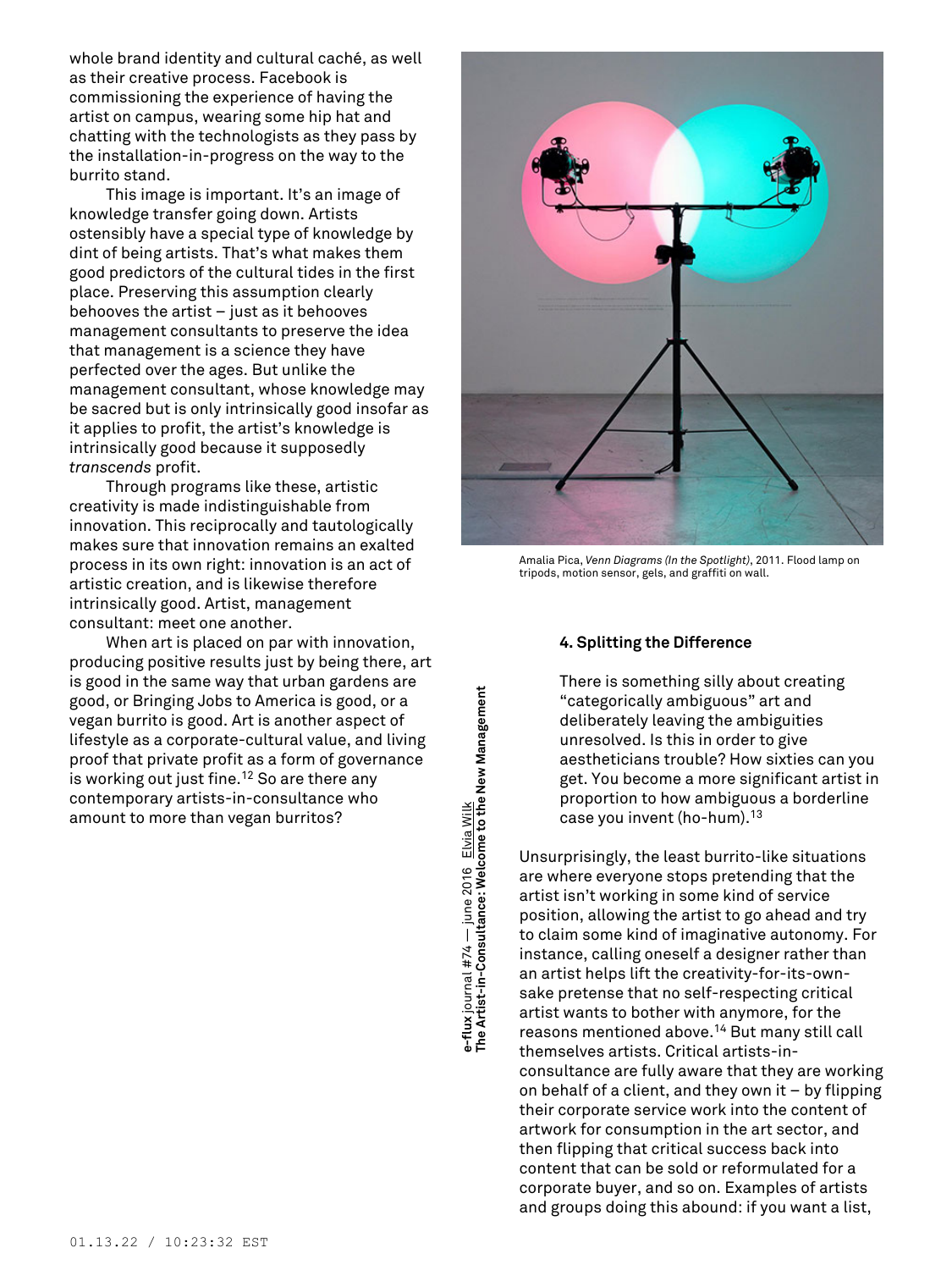you'll find a lot on the 89+ roster. Rather than analyze specific examples, I'd like to propose some methods for evaluating this type of practice.

Much writing about contemporary artists working with/in the corporate sector gets stuck on the question of whether the artist can be both complicit and critical at the same time. In fact, this question has been tossed back and forth for at least the last fifty years in very similar terms. APG, for one, was constantly subject to accusations of total complicity – of ignoring class conflict, of naïveté, of "lack of political clarity." Gustav Metzger went so far as to accuse the group of a type of collusion that could only lead to right-wing politics. In hindsight a causal relationship is hard make out, but it's not laughable either; APG's activity in the UK dovetailed perfectly with the Thatcherist era. Many also argued the other side; Jack Burnham eye-rolled in the October 1971 issue of *Artforum*: "Whether out of political conviction or paranoia, elements of the art-world tend to see latent fascist aesthetics in any liason with giant industries; it is permissible to have your fabrication done by a local sheet-metal shop, but not by Hewlett-Packard."

In the debate over complicity versus criticality, the Metzger and Burnham routes are less common today. Instead, people usually end up arguing for some version of "both" or "neither." This is partially for fear of sounding regressive (we're post-post now, there is no outside, etc.), and also because it's true: artists can have multiple clients, just like any consultant. In that sense, "complicit" is just a way of saying that an artist's clients are primarily corporate, while "critical" is a way of saying that they are primarily from the art sector. The artistin-consultance is always serving some combination of those two sectors. And here is the crux of the problem of the contemporary artist-in-consultance: it's not that corporate consulting is service oriented, but that art-world criticality is too.

In his dissertation on the topic of artists who consult, Carson Salter writes of the different reactions to one artwork from the perspectives of art and tech: "[The artist's] selection was read differently from various perspectives: conference attendees from the tech industry reportedly viewed the timeline as a celebration, where artist viewers saw it as an acerbic critique." <sup>15</sup> This is a perfect description of an artist trying to split the difference – art and tech become two sides of the same coin, both of which the artist is profiting from. At previous points in history, splitting the difference in this way might have been framed as a function of class conflict. "A Marxist … might well argue that

the artist's class position accords with that of the petty bourgeoisie, a group caught between two larger classes – the bourgeoisie and the proletariat – who oscillate in their loyalty but who generally serve the interests of the dominant class." <sup>16</sup> Trying to split the difference, according to this logic, always serves the interests of wealth.

Joed Beng

TO: Everyone at Rand FROM: John Chemberlein, Artist in Residence SUBJECT: ANSWERS

06/08

I'm searching for ANSWERS. Not questions! If you have any, will you please fill in below, and send them to me in Room 1138.

AN APTIST IN PESIDENCE SOOTHES THE CONSCIENCE OF THE MANAGEMENT

THANXS.

John Chamberlain's written report on his artistic residency at Rand Corporation, claims "An artist in residency soothes the conscience of the management."

In the best case, the artist-in-consultance who splits the difference can hope to be an "exorbitantly expensive and structurally disloyal hire," as Matthew Stewart described what management consultants have largely become – earning money from an organization to criticize that organization and earning whatever one earns in the art world for the exact same activity. In the worst case, the artist-in-consultance occupies, to appropriate a term from David Graeber, a bullshit job. While in Graeber's sense a bullshit job is a useless conglomeration of clerical, administrative, and service tasks that should probably have been made obsolete by technology but instead has been exacerbated by it, I mean it as an invented, superfluous occupation that, despite being "creative," serves primarily to distract the subject it employs from any imaginative reevaluation of the system that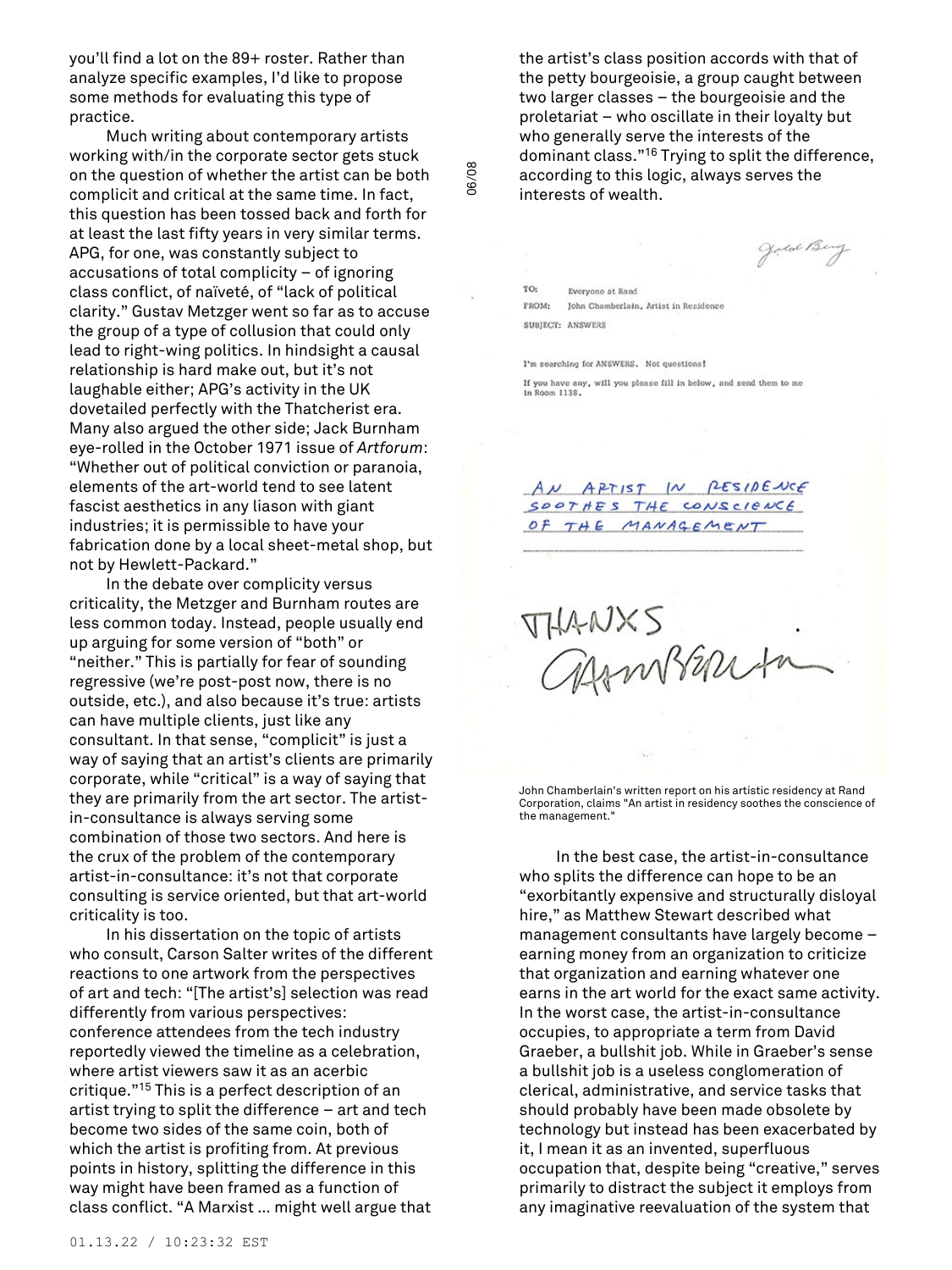has created it. It distracts the subject because it pays a living wage. If the private sector didn't employ artists, or create crowd-funding platforms through which they could marginally employ each other, then there could conceivably develop a critical mass of unemployed thinkers who might demand that humans organize cultural support in a different way.

It is in any company's interest to invest what amounts to a pittance in its grand scheme to support a working artist's incisive critical projects – even outright damning ones. Ostensibly critical perspectives are typically exactly what the company is paying for. This mirrors the hiring of a management consultant, whose job it is to tell a company how naughty it's been, and simply by being there provides the remedy for the naughtiness. Both types of consultant are elite outsiders with special knowledge, a knowledge that must be perpetually kept under wraps in order to stay special. Thus both types of consultant spend most of their time engaged in the act of justifying their presence, honing their critical tools but never actually using them to dismantle anything. Spending so much time honing your tools that you forget what you created them for – is this not the very definition of bureaucracy?

The artist-in-consultance serves corporate interests; this is not up for debate. Artists have found out how to likewise make consulting serve the interests of the art economy, and their own personal interests. The interest that is left unaccounted for here is that of John Latham's abstract third client, the "third ideological position" that the Incidental Person was supposed to serve. I would propose bringing this third client back into the Venn diagram when evaluating the work of artists-in-consultance. That circle is very different today than it was in the Seventies, but it still exists – all it really needs to exist is an artist working in it. Rather than one of those apparently outdated terms like "the public," I'll just go for it and call this third circle: our dying planet. That is, all the humans and nonhumans at risk of extinction.

Preserving the integrity of all three circles as separate entities is important because it allows the existence of cases when private interest and other interests simply *do not align*. The goal of the artist-in-consultance should not be to force the interests of business, art, and the planet to overlap, but to preserve their misalignment at all costs.

e-flux journal #74 — june 2016 <u>Elvia Wilk</u><br>The Artist-in-Consultance: Welcome to the New Management **Management The Artist-in-Consultance: Welcome to the New** journal #74 — june 2016 Elvia Wilk **e-flux** journal #74 — june 2016 Elvia Wilk

07/08

**Elvia Wilk** is a writer and editor based in Berlin. With a focus on art and technology, she contributes to publications including *frieze d/e*, *The Architectural Review*, *Art in America*, *Flash Art*, *Texte zur Kunst*, *Sleek*, and *Dazed*. She also writes fiction and poetry. In 2012 she was one of the founding editors of *uncube* and stayed on as editor-at-large from March 2015 until April 2016.

**×**